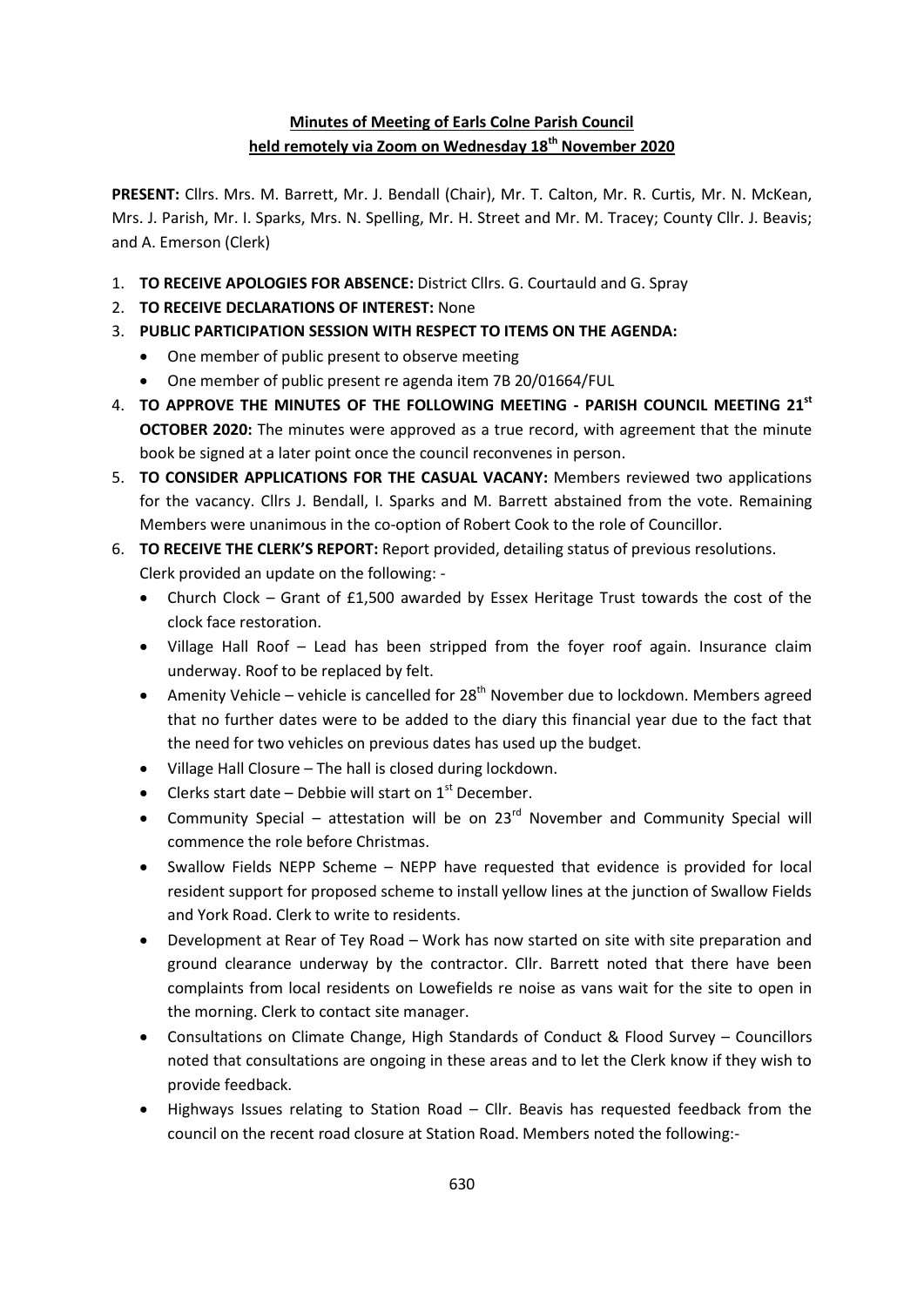- o Need for better co-ordination across planned closures as there was considerable confusion with multiple diversions in place at the same time
- o Consideration needs to be given to other factors when approving permits such as the ongoing works on two developments on Station Road and the need for large vehicles to have continued access – these were directed along narrow rural lanes which was inappropriate
- o Diversion signs need to be removed on a timely basis and clearer details of the alternate routes need to be posted. Conflicting guidance on routes was displayed due to multiple closures.

## 7. **PLANNING:**

a) Decisions reached by Braintree District Council as follows: -

| <b>Application No.</b> | Location         | <b>Description</b>                                   | <b>BDC</b> Decision |
|------------------------|------------------|------------------------------------------------------|---------------------|
|                        |                  |                                                      | <b>Minutes</b>      |
| 19/01808/DAC           | Land Monks Road  | Application for approval of details reserved by      | Application         |
|                        |                  | conditions 5, 24 and 35 of approved application      | Permitted           |
|                        |                  | 16/01475/FUL                                         |                     |
| 20/01082/DAC           | Land Rear Of Tey | Application for approval of details reserved by      | Application         |
|                        | Road             | conditions 6, 10, 11, 12, 13 and 14 of approved      | Permitted           |
|                        |                  | application 18/00214/OUT                             |                     |
| 20/01128/PLD           | 2 Burrows Road   | Proposed loft conversion and internal alterations to | Application         |
|                        |                  | form an additional bedroom and bathroom.             | Permitted           |
|                        |                  |                                                      |                     |
| 20/01293/FUL           | Springtrees Tey  | Demolition of existing storage buildings and the     | Application         |
|                        | Road             | erection of 1 x 3 bed and 2 x 4 bed two-storey       | Withdrawn           |
|                        |                  | detached dwelling houses (3 units), with turning and |                     |
|                        |                  | parking onto private driveway.                       |                     |
| 20/01345/HH            | 7 Morleys Road   | Proposed front porch and replacement of single       | Application         |
|                        |                  | storey store/carport and rear conservatory.          | Permitted           |
|                        |                  |                                                      |                     |
| 20/01400/DAC           | Land Rear Of Tey | Application for the approval of details reserved by  | Application         |
|                        | Road             | conditions 3, 4, 8 & 19(a) of approved application   | Permitted           |
|                        |                  | 18/00214/OUT                                         |                     |
| 20/00317/TPOCON        | 29 Burrows Road  | Notice of intent to carry out works to trees in a    | Application         |
|                        |                  | Conservation Area - Fell Ivy covered stump, reduce   | Permitted           |
|                        |                  | ornamental Cherry and thin                           |                     |

| <b>Application No.</b> | <b>Location</b>  | <b>Description</b>                                 | <b>Decision</b><br><b>BDC</b> |
|------------------------|------------------|----------------------------------------------------|-------------------------------|
|                        |                  |                                                    | <b>Minutes</b>                |
| 20/00352/REM           | Land Rear Of Tey | Application for approval of reserved matters       | Application                   |
|                        | Road             | following outline approval 18/00214/OUT granted    | Permitted                     |
|                        |                  | 20.05.2019 - Approval of Reserved Matters (Access, | with S106                     |
|                        |                  |                                                    |                               |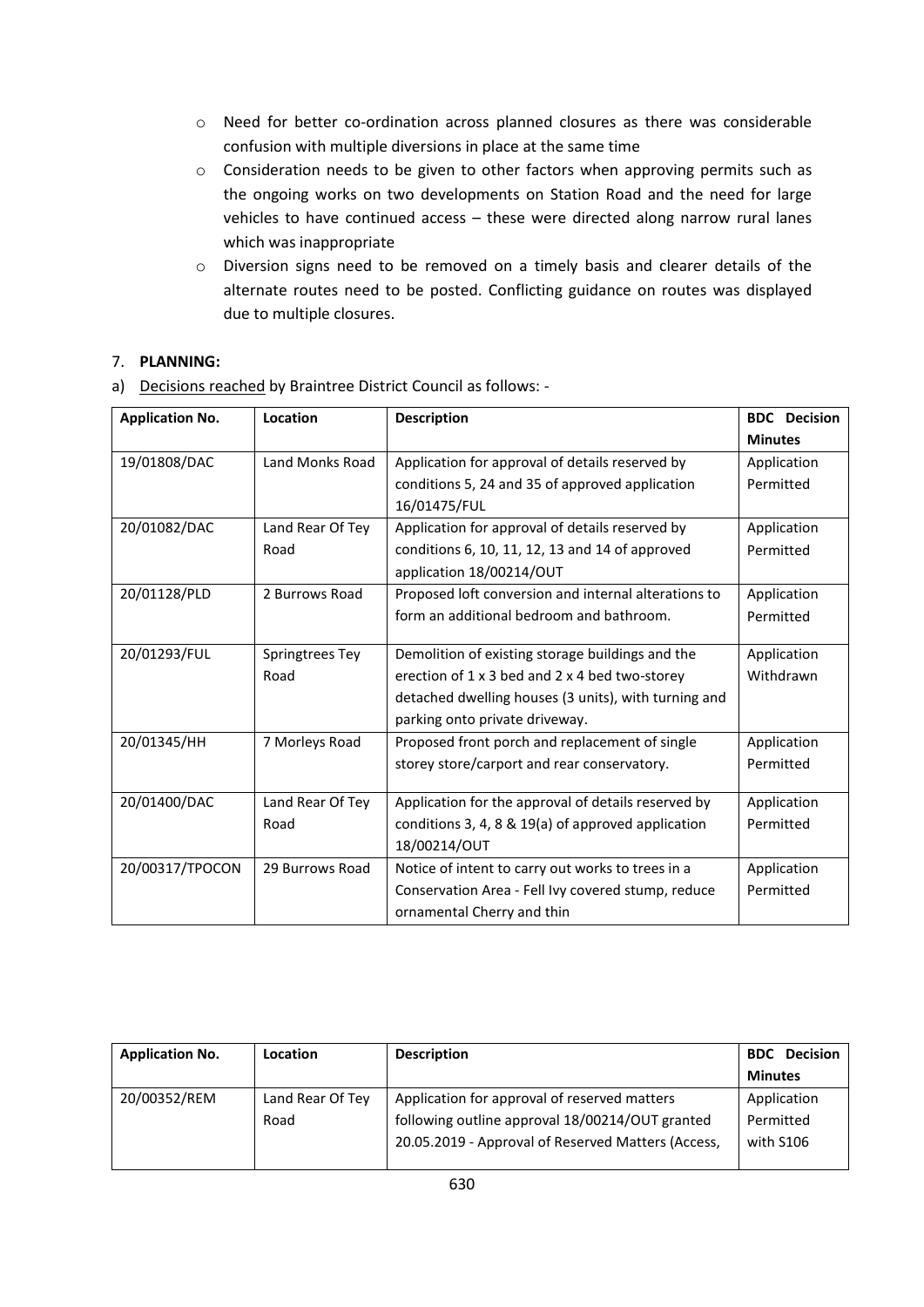|              |                  | appearance, landscaping, layout and scale) for the    |             |
|--------------|------------------|-------------------------------------------------------|-------------|
|              |                  | erection of 23No. detached and semi-detached 1, 2,    |             |
|              |                  | 3 and 5 bedroom dwellings with associated garages,    |             |
|              |                  | parking, amenity areas, public open space, estate     |             |
|              |                  | roads, private drive, drainage infrastructure and     |             |
|              |                  | landscaping.                                          |             |
| 20/00806/DAC | Land Rear Of Tey | Application for approval of details reserved by       | Application |
|              | Road             | condition 19 (b) of approved application              | Permitted   |
|              |                  | 18/00214/OUT                                          |             |
| 20/00440/VAR | Land Rear Of Tey | Variation of Condition 7 'Hours of Site Operation' of | Application |
|              | Road             | permission 18/00214/OUT granted 20/05/2019 for:       | Permitted   |
|              |                  | Erect 23 No. Detached and Semi-Detached, 1,2,3,4      | with S106   |
|              |                  | and 5 Bedroom Dwellings and Associated Garages,       |             |
|              |                  | Lay Out Parking, Amenity Areas, Public Open Space,    |             |
|              |                  | Estate Roads, Private Drives, Drainage Infrastructure |             |
|              |                  | and Landscaping. Variation would allow: - Site        |             |
|              |                  | operation to commence at 0800 Monday to Friday as     |             |
|              |                  | oppose to 0900 Monday to Friday.                      |             |

b) Current Applications were reviewed by the Parish Council as follows: -

| <b>Application No.</b> | Location               | <b>Description</b>                                | <b>Application No.</b> |
|------------------------|------------------------|---------------------------------------------------|------------------------|
| 20/00386/TPOCON        | Land Near 9 Park       | Notice of intent to carry out works to trees in a | No objections          |
|                        | Lane Close             | Conservation Area - Fell to ground level 1 Horse  | raised                 |
|                        |                        | Chestnut and Reduce and reshape a Horse           |                        |
|                        |                        | Chestnut by up to 3 metres                        |                        |
| 20/01799/DAC           | 5 The Kennels          | Application for approval of details reserved by   | No objections          |
|                        |                        | conditions 3 & 4 of approved application          | raised                 |
|                        |                        | 20/00550/HH                                       |                        |
| 20/00376/TPOCON        | Colne Priory Upper     | Notice of intent to carry out works to tree in a  | No objections          |
|                        | <b>Holt Street</b>     | Conservation Area - T1 Sycamore: Crown            | raised                 |
|                        |                        | reduction of misshapen sycamore by no more        |                        |
|                        |                        | than 6 metres overhanging listed wall and A1124   |                        |
|                        |                        | on road bend. On-going maintenance work.          |                        |
| 20/00364/TPOCON        | Colne Priory Upper     | Notice of intent to carry out works to tree in a  | No objections          |
|                        | <b>Holt Street</b>     | Conservation Area - FELL & REMOVE Horse           | raised                 |
|                        |                        | Chestnut (T1) badly infected with bleeding        |                        |
|                        |                        | canker. Tree dying & dropping branches.           |                        |
|                        |                        | Application is to fell this tree and replace with |                        |
|                        |                        | Tilia cordata Avenue of 15 trees                  |                        |
| 20/01664/FUL           | <b>Pudsies Paddock</b> | Demolition of stables and erection of a single-   | Objection $-$          |
|                        | <b>Station Road</b>    | storey 3 bedroomed dwelling house together        | see below for          |
|                        |                        | with related works and landscaping.               | basis                  |

#### **20/01664/FUL**

- Members reviewed the representations put forward by the applicant. The applicant advised that:-
	- The dwelling would not be visible from the surrounding areas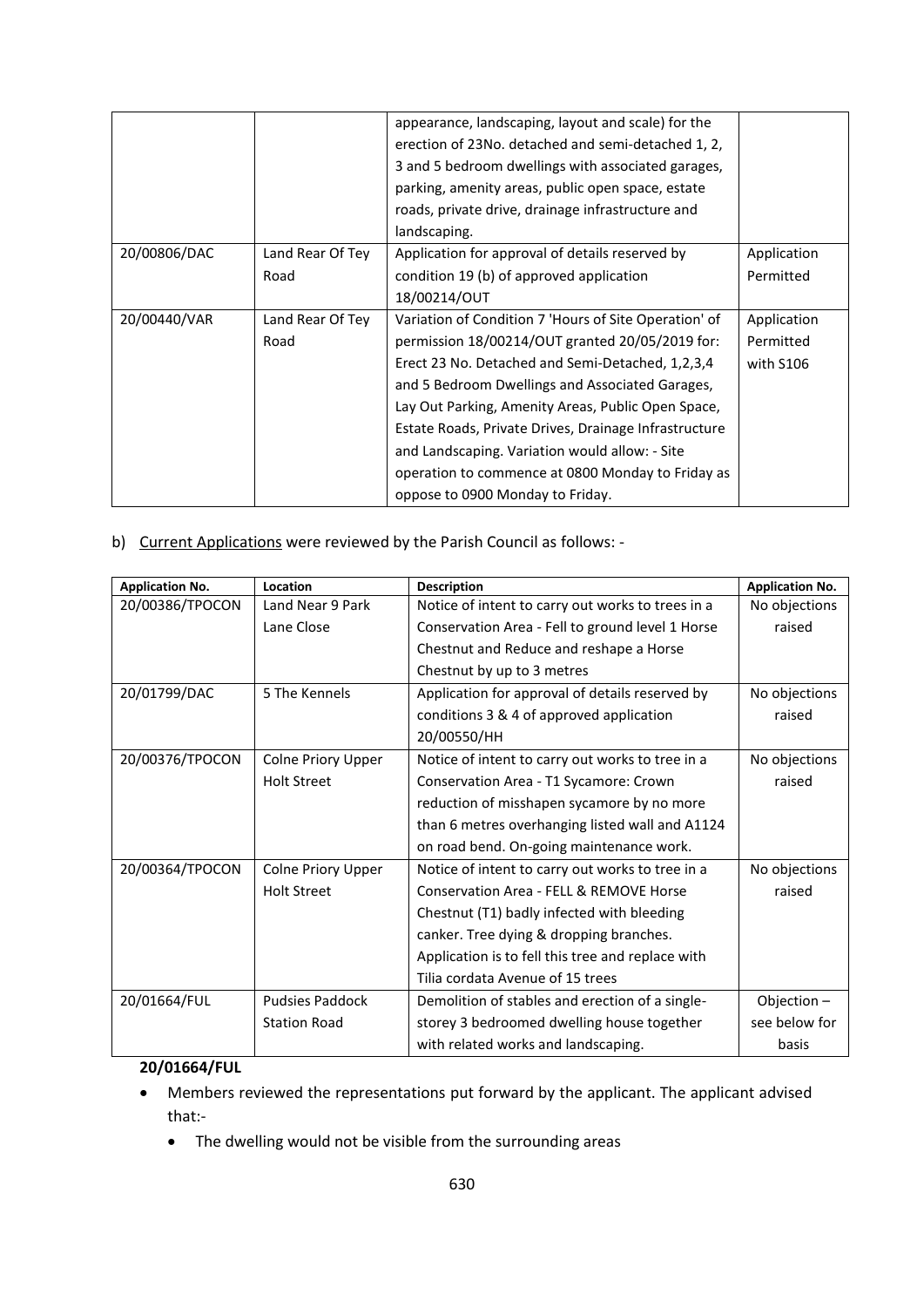- The view from the footpath running along the Bourne Brook would be screened by a hedgerow
- Applicant wished to be on site with their horses as they were concerned about the homes being built on the Bellway site
- Their plans would not impact local wildlife

After consideration, members voted to object on the following basis:-

- The site is outside the current village envelope and outside the perceived village envelope as defined within the Draft Local Plan
- The proposed development of one single dwelling will provide no advantage to the District Council's desire to meet the Government's housing target
- Most importantly, if allowed, this proposal could set a precedent for the development of the whole area of land between the existing tree belt, the Bourne Brook and the Millennium Green
- Residential development beyond the tree belt will be detrimental to protecting the character of the Bourne Brook/ Colne Valley and the surrounding countryside. This tree belt forms an essential visual barrier shielding current development from the valley floor.
- This is an important wildlife corridor, identified as a Dark Valley, the status of which would be compromised by the proposed development
- This site is not well placed for walking to the existing amenities of the village of Earls Colne
- The land is currently used as paddocks and the Parish Council do not support the proposed change of use.

#### 8. **TO RECEIVE AN UPDATE ON PLANS TO REFURBISH THE VILLAGE HALL:**

Members noted details of a meeting held on  $9<sup>th</sup>$  November to discuss the next steps for the Village Hall Project. Cllr. M. Tracey will circulate a flyer which will go out to all residents asking for their views on what we need to do to the hall.

### 9. **TO RECEIVE AN UPDATE ON CYCLEWAYS:**

- Cllr. J. Parish gave an update on recent developments relating to a proposal to create a cycleway to Halstead along the old train track. Discussions are at a very early stage.
- Maps will be provided at the next Parish Council Meeting so that members can review how the village and surrounding areas could be linked via cycle ways. Clerk to add to next month's agenda.
- Cllr. N. Spelling agreed to assist Cllr. Parish on the cycle way committee.

#### 10. **TO RECEIVE AN UPDATE ON CHRISTMAS ACTIVITIES IN THE VILLAGE:**

- Members noted that due to the current Covid situation, the Carol Service and High Street events will not go ahead as usual.
- Members agreed that a tree and additional battery operated lights be purchased for outside the Co-op.